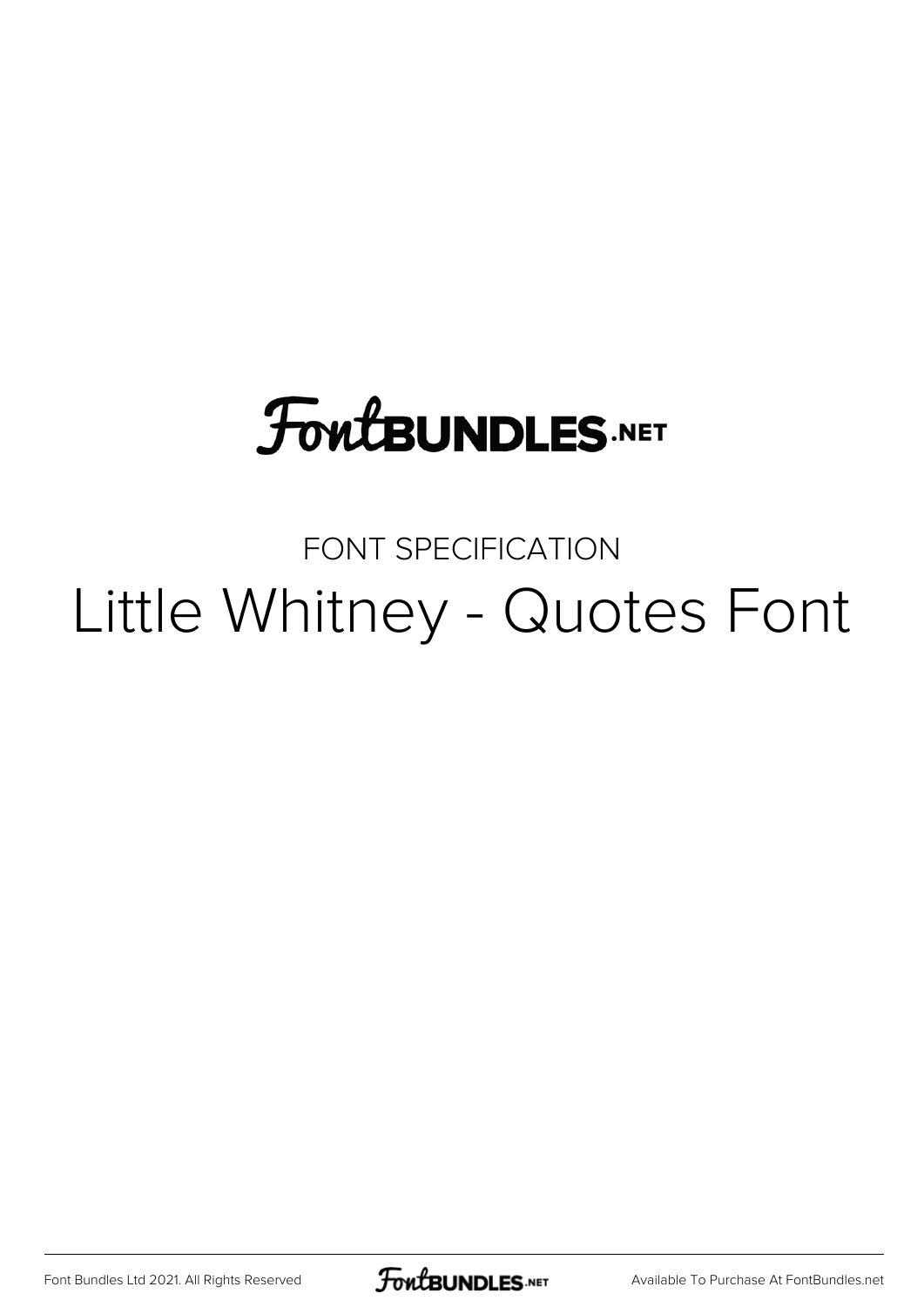#### Little White - Regular

**Uppercase Characters** 

#### ABCDEF9HIJKLMNOPQ RS LUAMAZ

Lowercase Characters

### abcdefghijklmnoparstu UWXYZ

**Numbers** 

## 0123456789

**Punctuation and Symbols** 

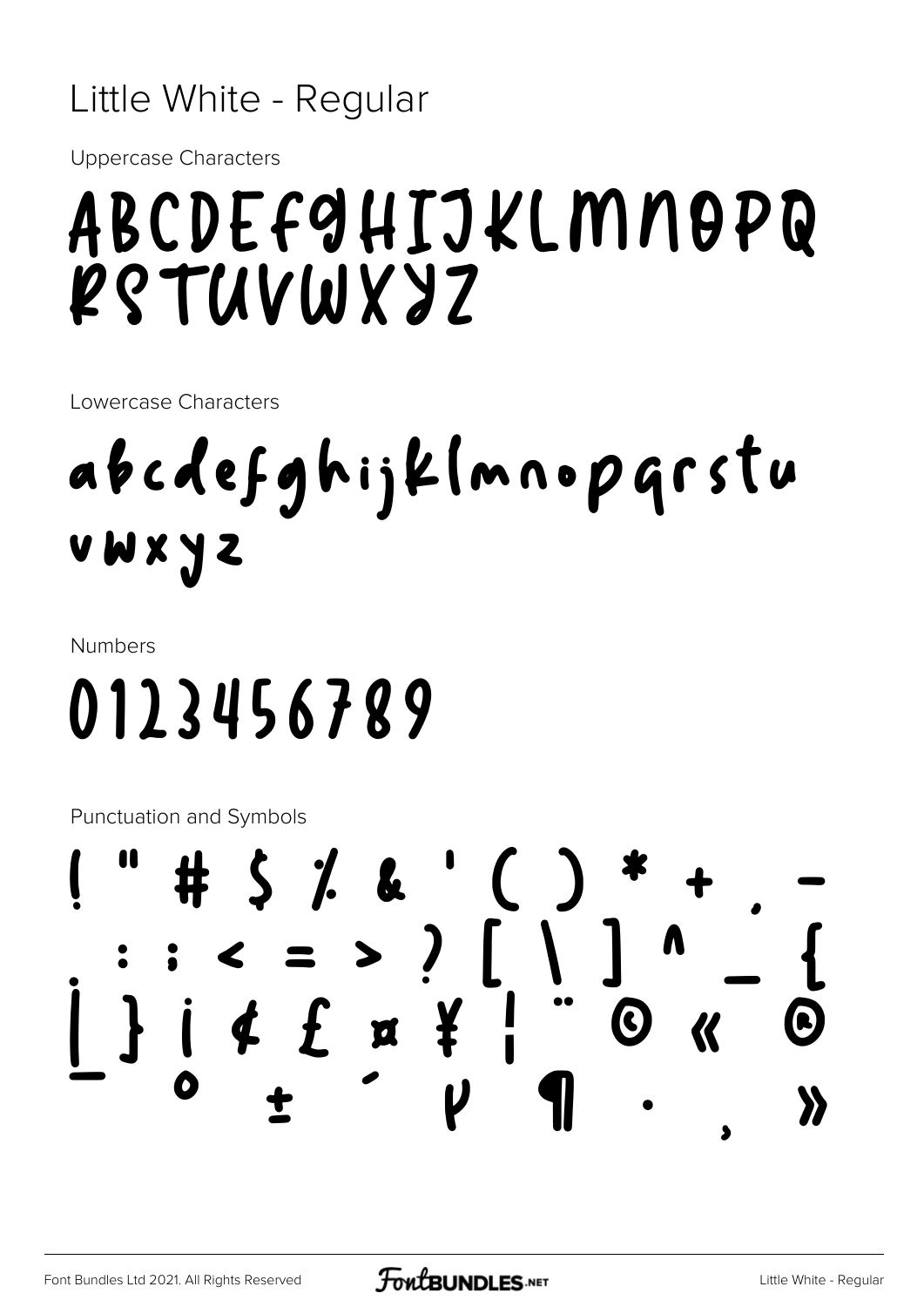All Other Glyphs

# À Á Â Ã Ä Å Æ Ç È É Ê Ë Ì Í Î Ï Ð Ñ Ò Ó Ô Õ Ö × Ø Ù Ú Û Ü Ý Þ ß à á â ã ä å æ ç è é ê ë ì í î ï ð ñ ò ó ô õ